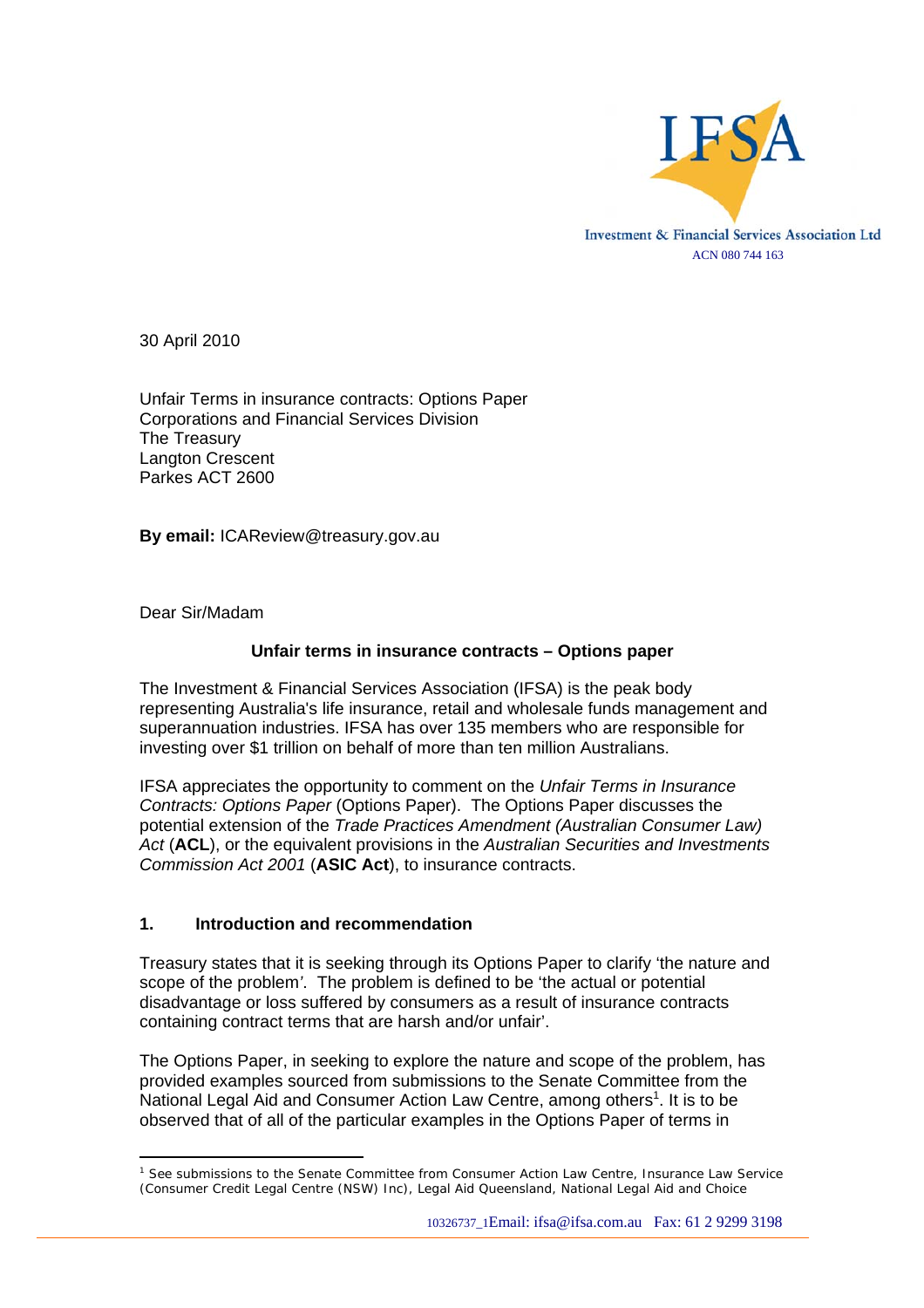insurance contracts that were said to be harsh and/or unfair, none of the selected examples related to insurance policies that were life risk policies.

That is not to suggest that it is inconceivable that such a term could arise in a life risk policy. What it does suggest, however, is that the consumer experience is that life risk insurance policies are not commonly a source of contract terms that could be said to be harsh and/or unfair to consumers; or alternatively to the extent that such terms arise in life risk policies, the existing law and disputes mechanisms provide adequate protection for consumers against such terms.

IFSA's life insurance members submit that the best option to achieve the objective of preventing consumers from suffering detriment due to terms in insurance contracts that are harsh or unfair with respect to life risk insurance is to maintain the status quo, allowing for the amendments proposed to the *Insurance Contracts Act 1984* (**IC Act**) and recent amendments to the Financial Ombudsman Service (FOS), for the reasons that:

(i) the consumer experience in life risk insurance is overwhelmingly not one of suffering detriment due to harsh and/or unfair terms in standard contracts;

(ii) the existing law, allowing for IC Act amendments and recent amendments to the FOS Terms of Reference, does provide appropriate protection for consumers against harsh and/or unfair contract terms;

(iii) industry practice for life insurance contracts dictates that, generally, they are non-cancellable by the insurer (other than for non-payment of premium) and not capable of unilateral amendment by the life insurer, other than in respect of premium variations applied to a group of policyholders as a class;

iv) life risk insurance involves a significant degree of intermediation. Intermediaries scrutinise contract terms on behalf of clients, and are often involved in the claims process, providing a further layer of consumer protection based upon commercial and/or fiduciary considerations and obligations;

(v) as noted elsewhere in this submission, the incidence of unfair terms in life insurance contracts is in fact very low. Nevertheless, the extension of unfair contract terms legislation to life insurers could lead to forum shopping and more litigation if declined claims are met by complaints that one or more terms of the policy were unfair, irrespective of the fact that such complaints may be without merit. The cost of responding to such claims would increase compliance costs for life insurers and be passed on to consumers without, we submit, any significant or material benefit to consumers.

#### **2. Consumer experience in life risk insurance**

Of the 4798 complaints to FOS in 2007-2008, and 6406 complaints in 2008-2009, relating to insurance products, only 9% of these complaints related to life insurance<sup>[2](#page-1-0)</sup>.

The published FOS statistics do not separately identify "unfair contract terms and conditions" complaints received. However a review of the first 100 FOS determinations returned by the keyword search "unfair contract terms and conditions"

 $\overline{a}$ 

Level 24, 44 Market Street, Sydney NSW 2000 | Ph: 61 2 9299 3022 Email: ifsa@ifsa.com.au | Fax: 61 2 9299 3198 Page 2

<span id="page-1-0"></span><sup>2</sup> Financial Ombudsman Service 2008-2009 Annual Review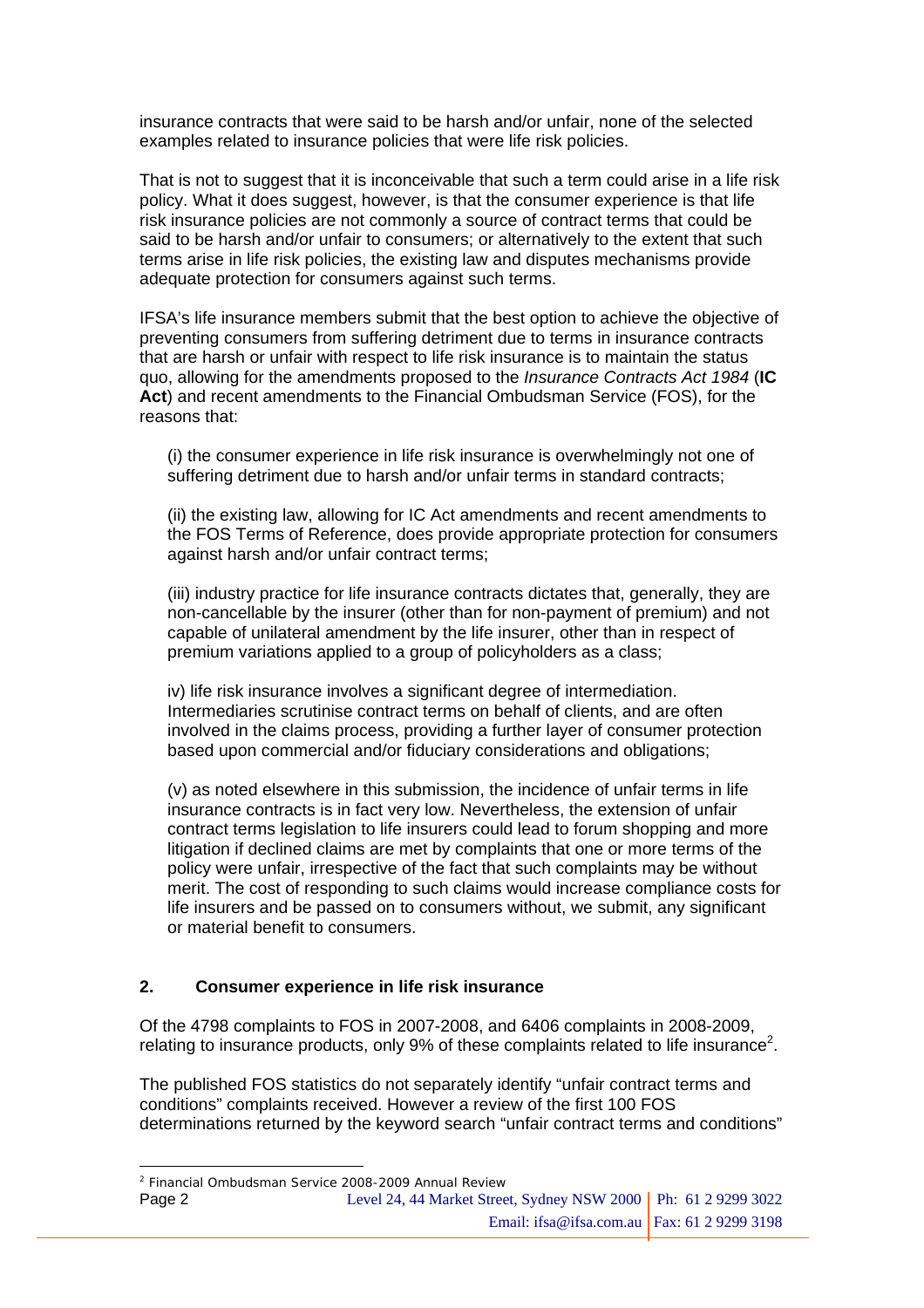reveals 9 of those 100 complaints being related to life risk insurance. FOS found in favour of the life insurer in 7 out of those 9 complaints. $3$ 

Further, an IFSA member and major Australian life insurer has provided data that in 2008, only 65 complaints were made concerning denial of claim, against 6256 claims made in that year. In 2009, only 47 complaints were made concerning denial of claim, against 6270 claims made.

This information above is a good indication of the very low levels of consumer complaints made in relation to life risk policies.

#### **3. Existing law and recent/proposed amendments**

The Options Paper summarises some of the consumer protection offered by sections 13 and 14 of the IC Act.

These provisions are, in the experience of IFSA members, commonly understood and invoked by consumers and their representatives, including advisers, trustees and lawyers, seeking to challenge the decision of a life insurer in relation to claims and policy matters. FOS and the Superannuation Complaints Tribunal provide consumers with a cost-free avenue to enforce the protection offered by these sections, and increasingly consumers elect to do so<sup>[4](#page-2-1)</sup>. A consumer need not incur legal cost and embark upon the litigation process to obtain the protection of these provisions.

#### • **Insurance Contracts Act**

 $\overline{a}$ 

Under s13 of the IC Act a term is implied into each contract of insurance that each party (including the life insurer) will act with utmost good faith. This duty which is implied into all contracts of insurance does protect consumers against the inclusion of unfair terms in insurance contracts and is, we submit, a reason why these terms are uncommon in insurance contracts.

Recent proposed changes to the IC Act address the current concern that the existing law did not provide adequate protection for consumers because the "reliance on the consumer to take proactive steps to hold insurers to account was undermining the impact of these provisions [ss13 and 14 IC Act]."[5](#page-2-2)

In addition to expressly extending the protection of ss13 and 14 to third party beneficiaries, the proposed changes to the IC Act provide ASIC with the power to intervene in matters where it is alleged there has been a breach of the duty of good faith.

The IC Act also provides consumer protection, as noted in the Options Paper, through ss 35 and 37, 21, 21A, 26 and 28, 44, 46 and 47, 53 and 54.

<span id="page-2-2"></span><sup>5</sup> See for example National Legal Aid submission to Senate Committee 14 August 2009

Level 24, 44 Market Street, Sydney NSW 2000 Ph: 61 2 9299 3022 Page 3

<span id="page-2-0"></span><sup>&</sup>lt;sup>3</sup> Keyword search (simple) "unfair contract terms and conditions" at

<span id="page-2-1"></span>http://www.fos.org.au/centric/home\_page/cases/determinations\_and\_adjudications\_search.jsp 4 Note significant increase in FOS complaints in 2008-2009, compared to 2007-2008 (2008-2009 FOS Annual Report).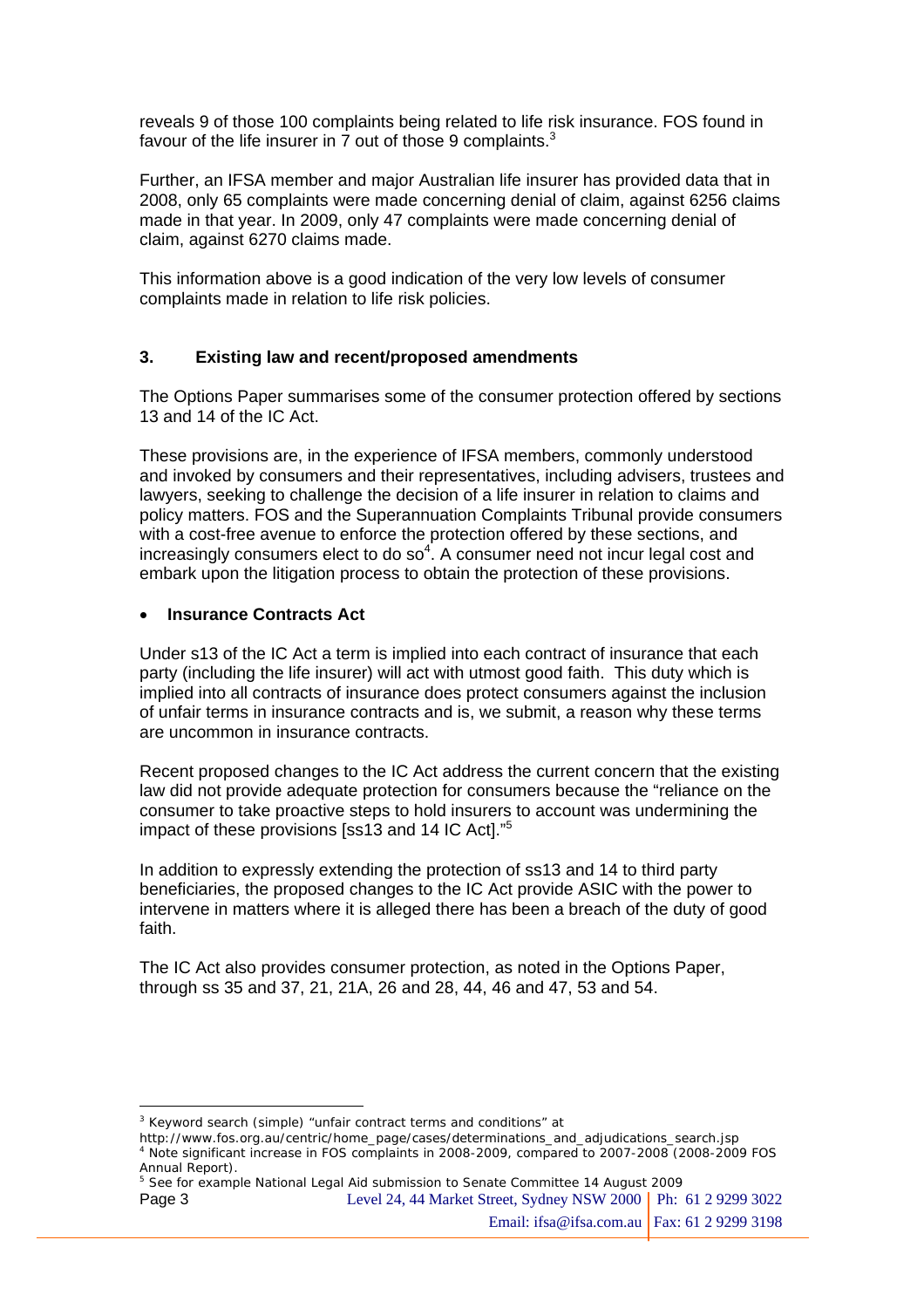### • **National Credit Code**

Part 8 of the *National Credit Code* (contained in the *National Credit Protection Act 2009* (Cth)) will regulate credit-related insurance contracts (credit-related insurance contracts include insurance over mortgaged property, consumer credit insurance, or insurance prescribed by the regulations, in connection with a credit contract) by placing restrictions on the financing or premiums of certain regulated insurance policies and the amount of commission paid to insurers. Additionally, the *National Credit Code* will impose obligations on insurers to supply documentation to debtors and, where relevant, inform debtors of rejections for cover. It will also operate to link the termination of credit contracts to the termination of insurance.

## • **Corporations Act & ASIC Act**

Furthermore, the consumer protection provisions in both the *Corporations Act 2001*  (Corporations Act) and the ASIC Act apply to most insurance products, including contracts of insurance and life policies, and financial services in respect of the provision of such products. For example, there are provisions prohibiting misleading or deceptive conduct, unconscionable conduct, and the making of false or misleading representations. The Corporations Act also imposes an extensive licensing, disclosure and conduct regime in respect of the issue, sale and distribution of financial products, including contracts of insurance and life policies.

These provisions above apply notwithstanding section 15 of the IC Act, because the relief under these legislative regimes are not of the kind contemplated under section 15.

#### • **The Financial Ombudsman Service**

The Financial Ombudsman Service (FOS) has recently amended its Terms of Reference. Important changes in enhancing consumer protection include increasing the monetary limit of FOS's jurisdiction to \$500,000 from 1 January 2012.

Further, it is important to note that FOS, in resolving disputes, is required by its Terms of Reference (TOR) to have regard to legal principles (including common law and the terms of relevant legislation such as the IC Act and the Corporations Act) when deciding disputes but is not bound to strictly apply such legal principles. FOS must decide what, in its opinion, is fair in all the circumstances (TOR paragraph 8.2). Accordingly, it is not necessary to include additional remedies under the IC Act to assist FOS in deciding the cases which come before it as it already has a mandate to decide what is fair in all the circumstances regardless of other available legislative and common law rights and remedies. Further, FOS will not be bound by any unfair terms provisions in the IC Act in deciding the disputes before it.

#### • **Life Insurance Act**

Page 4

Section 32 of the *Life Insurance Act 1995* requires a life company, in its investment, administration and management of the assets of a statutory fund, to give priority to the interests of policyholders and prospective policyholders referable to that fund. In addition, section 48 of the *Life Insurance Act 1995* requires a director of a life company to take reasonable care and to use due diligence to ensure that the life company gives priority to the interests of policyholders and prospective policyholders in preference to those of its shareholders, where these are in conflict, and imposes personal liability on directors for loss suffered where a breach of this statutory rule

| Level 24, 44 Market Street, Sydney NSW 2000   Ph: 61 2 9299 3022 |  |
|------------------------------------------------------------------|--|
| Email: ifsa@ifsa.com.au   Fax: 61 2 9299 3198                    |  |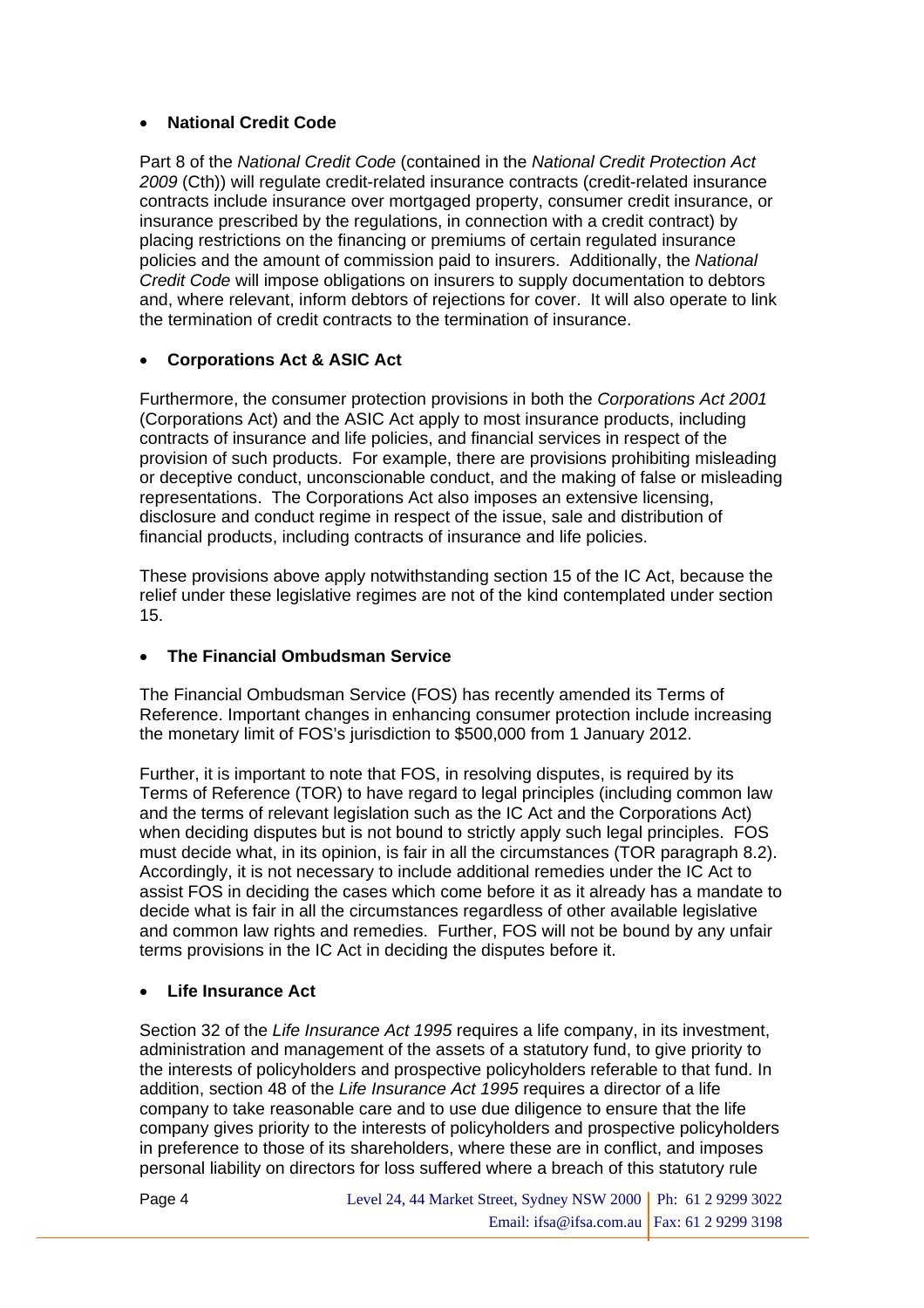has occurred.

#### **4. Intermediation in life risk business**

Life insurance is commonly issued through intermediaries such as financial advisers, brokers, trustees of superannuation funds and employers in group cover schemes.

Both for reasons of commerciality and, where applicable in compliance with their trustee, fiduciary or other consumer interest obligations, these intermediaries scrutinise contract terms closely and provide a strong commercial deterrent to the use of unfair terms in contracts.

These intermediaries may also be involved in the claims assessment process, providing a further level of consumer protection against the use of harsh and/or unfair terms, or the harsh and/or unfair interpretation and application of terms by insurers.

Most flagship life insurance products offered by major insurers are rated by rating agencies, who analyse policy definitions, benefit designs, exclusions and other aspects of the life insurance contract in great detail in formulating their ratings. Life insurers have a strong commercial incentive to obtain a good rating for their products, as the rating is an important factor to obtaining support and confidence from intermediaries.

The role and importance of all of these groups, whose commercial interests are served by ensuring the best possible consumer experience to the introduction and maintenance of business to life insurers, provide a further valuable means of consumer protection in life risk insurance.

#### **5. Terms in life policies**

The assessment and pricing of risk is the very essence of life insurance business. These core activities are intended to maintain the long term sustainability of life insurance companies, in the interests of policy holders and other stakeholders.

This is recognised in the principal object of the *Life Insurance Act 1995* (LIA) which is to:

*…protect the interests of the owners and prospective owners of life insurance polices in a manner consistent with the continued development of a viable, competitive and innovative life insurance industry* (sub-section 3(1)).

The statutory scheme established by the LIA and prudential standards issued in accordance with the Act, regulate the conduct of registered life insurers in order to meet this objective. The scheme provides for registration of life insurance companies, the establishment and management of statutory funds, capital and solvency standards, governance standards, actuarial investigations and risk management requirements. The prudential framework for life insurance recognises that the assessment of risks and the setting of premium rates play a central role in the prudential management of life companies.

In particular, before a life insurance company can issue a life insurance policy, it must receive the advice of its appointed actuary as to the "proposed terms and conditions" of the policy (paragraph 17, *Prudential Standard LPS 320 Actuarial and Other Matters*. Prudential standards are issued by the Australian Prudential

| Level 24, 44 Market Street, Sydney NSW 2000   Ph: 61 2 9299 3022 |  |
|------------------------------------------------------------------|--|
| Email: ifsa@ifsa.com.au   Fax: 61 2 9299 3198                    |  |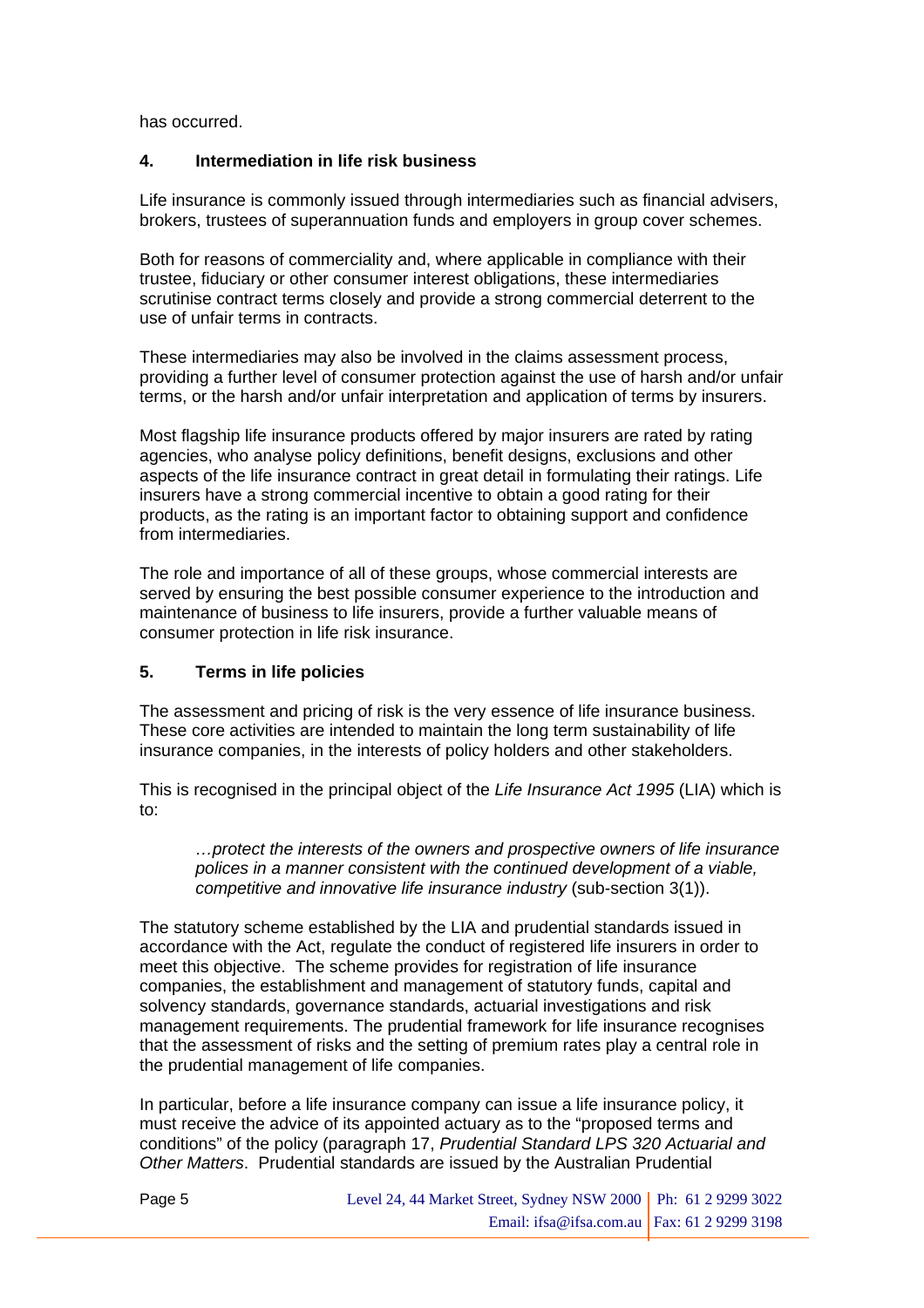Regulation Authority under s230A of the LIA and have the force of law).

In providing this advice, the appointed actuary undertakes investigations of the financial viability of the proposed policy, to determine whether the risks being undertaken are appropriately priced, taking into account the policy terms, benefit design, targeted demographic group and projected claims experience.

One technique used to allocate risk in policy terms is the use of exclusion clauses or other policy limitations (for example, a term that excludes cover for self-inflicted acts, or a term that the policy expiry date is the insured's  $65<sup>th</sup>$  birthday).

IFSA is of the view that, although an individual policyholder may feel aggrieved when an exclusion or limitation clause is applied to decline or reduce a claim payment, the existence of such clauses is necessary for the prudent management of insurance risk, in order to protect the financial viability of life insurers in the long term interests of policyholders as a whole.

# **6. Cost v benefit analysis**

IFSA submits that, for the reasons discussed above, the 'status quo' (importantly allowing for the recent amendments to the IC Act and the variation of the FOS Terms of Reference) provides sufficient and appropriate protection for consumers against harsh and/or unfair terms in life risk policies.

Given the existing legal obligations of life insurers and industry practice, we consider that it is very unlikely that extending unfair contract terms legislation to life insurers would have any real effect on the terms of such contracts and therefore provide little, if any, benefit to consumers.

The Australian Consumer Law contains a list of examples of the kinds of terms of a consumer contract that may be unfair. We have considered each in the context of life insurance contracts below.

| <b>ACL example</b>                                                      | Life insurance contract experience                                                                                                                                                                                                                                                                                                                 |
|-------------------------------------------------------------------------|----------------------------------------------------------------------------------------------------------------------------------------------------------------------------------------------------------------------------------------------------------------------------------------------------------------------------------------------------|
| A term that:                                                            |                                                                                                                                                                                                                                                                                                                                                    |
| permits one party only to avoid or limit<br>performance of the contract | The IC Act (as amended) prescribes the<br>circumstances in which a life insurance<br>company can avoid or limit the<br>performance of a life insurance contract.                                                                                                                                                                                   |
| permits one party only to terminate the<br>contract                     | New s59A of IC Act will limit the<br>circumstances in which a life company<br>can terminate a life insurance contract.                                                                                                                                                                                                                             |
| penalises one party only for breach or<br>termination of the contract   | Provisions of this kind are not included in<br>life insurance contracts.                                                                                                                                                                                                                                                                           |
| permits one party only to vary the terms<br>of the contract             | Industry practice is such that life<br>companies reserve to themselves very<br>limited powers to vary the terms of life<br>insurance contracts - for example to<br>increase premiums in respect of a class<br>of policyholders. Limited powers of<br>amendment are necessary to ensure the<br>continued viability of a life company's<br>business. |
| <b>Pane 6</b>                                                           | Level 24, 44 Market Street, Sydney NSW 2000   Ph: 61, 2, 9299, 3022                                                                                                                                                                                                                                                                                |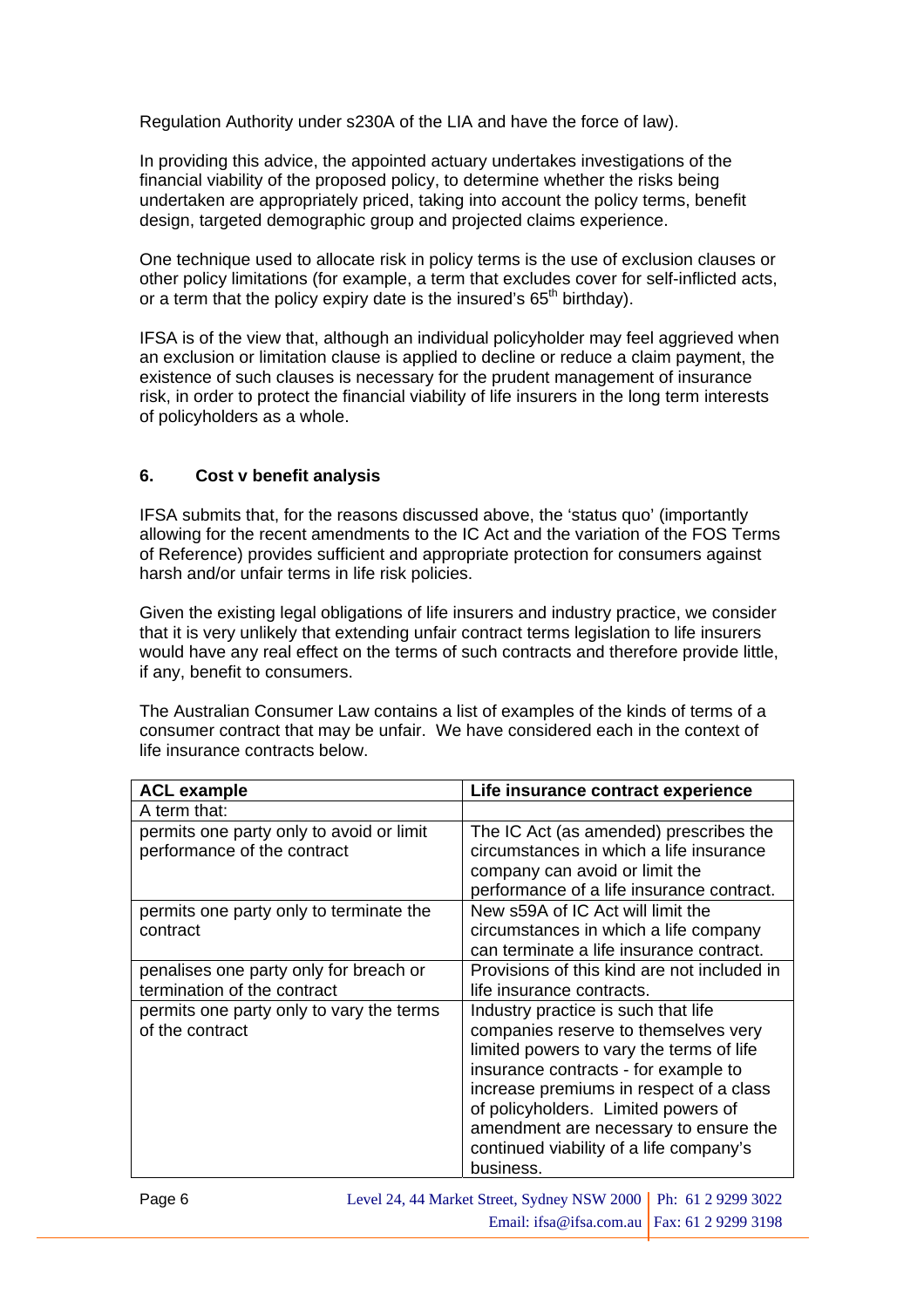| permits one party only to renew the<br>contract | Only a policyholder (the consumer) will<br>have the right to renew a life insurance<br>contract. |
|-------------------------------------------------|--------------------------------------------------------------------------------------------------|
| permits one party only to vary the upfront      | As for the power to vary the terms of the                                                        |
| price of the contract without giving the        | contract. Also, policyholders will always                                                        |
| other party the right to terminate the          | be able to terminate a life insurance                                                            |
| contract                                        | contract.                                                                                        |
| permits one party to unilaterally vary          | As for the power to vary the terms of the                                                        |
| services supplied under the contract            | contract.                                                                                        |
| limits one party's vicarious liability for its  | Provisions of this kind are not included in                                                      |
| agents                                          | life insurance contracts.                                                                        |
| Permits one party to assign the contract        | It is not possible for a life company to                                                         |
| to the detriment of the other party without     | assign a policy or its rights under a                                                            |
| their consent                                   | policy. It would require the policyholder's<br>consent or court approved scheme.                 |
| Limits one party's right to sue another         | Provisions of this kind are not included in                                                      |
| party                                           | life insurance contracts.                                                                        |
| Limits the evidence that can be adduced         | Provisions of this kind are not included in                                                      |
| in proceedings relating to the contract         | life insurance contracts.                                                                        |

As is evidenced by considering these examples, the introduction of a new legislative regime to supplant the existing measures of protection would not, in IFSA's submission, add any material or meaningful level of protection for consumers.

However the introduction of a new legislative regime would, inevitably, result in increased compliance costs for life insurers. The costs would primarily relate to responding to complaints and defending claims that particular terms of insurance contracts are unfair, irrespective of the fact that a complaint or claim is without merit. It is possible that whenever a claim is denied, the policyholder will, as a matter of course, allege that one or more terms of the insurance contract are unfair. It is also possible that a policyholder (or a beneficiary of a life insurance policy) whose claim is denied because an exclusion applies, will, as a matter of course, claim that the exclusion is unfair. In addition to creating new claims, an allegation that a term of a contract is unfair could be added to every claim against a life insurer for breach of contract, breach of the insurer's duty to inform and misleading and deceptive conduct. There will be the potential for a policyholder to bring multiple claims in multiple forums based on a single complaint. The life insurer will expend money, time and resources in responding to these complaints and in many cases, defending the claims in a tribunal or court.

These costs would, in the ordinary commercial course, be passed on to consumers, who will not have gained any advantage or greater protection for the cost imposed upon them. Where a claim has merit, it is submitted that the current law (together with amendments to the IC Act) provides consumers with more than adequate remedies.